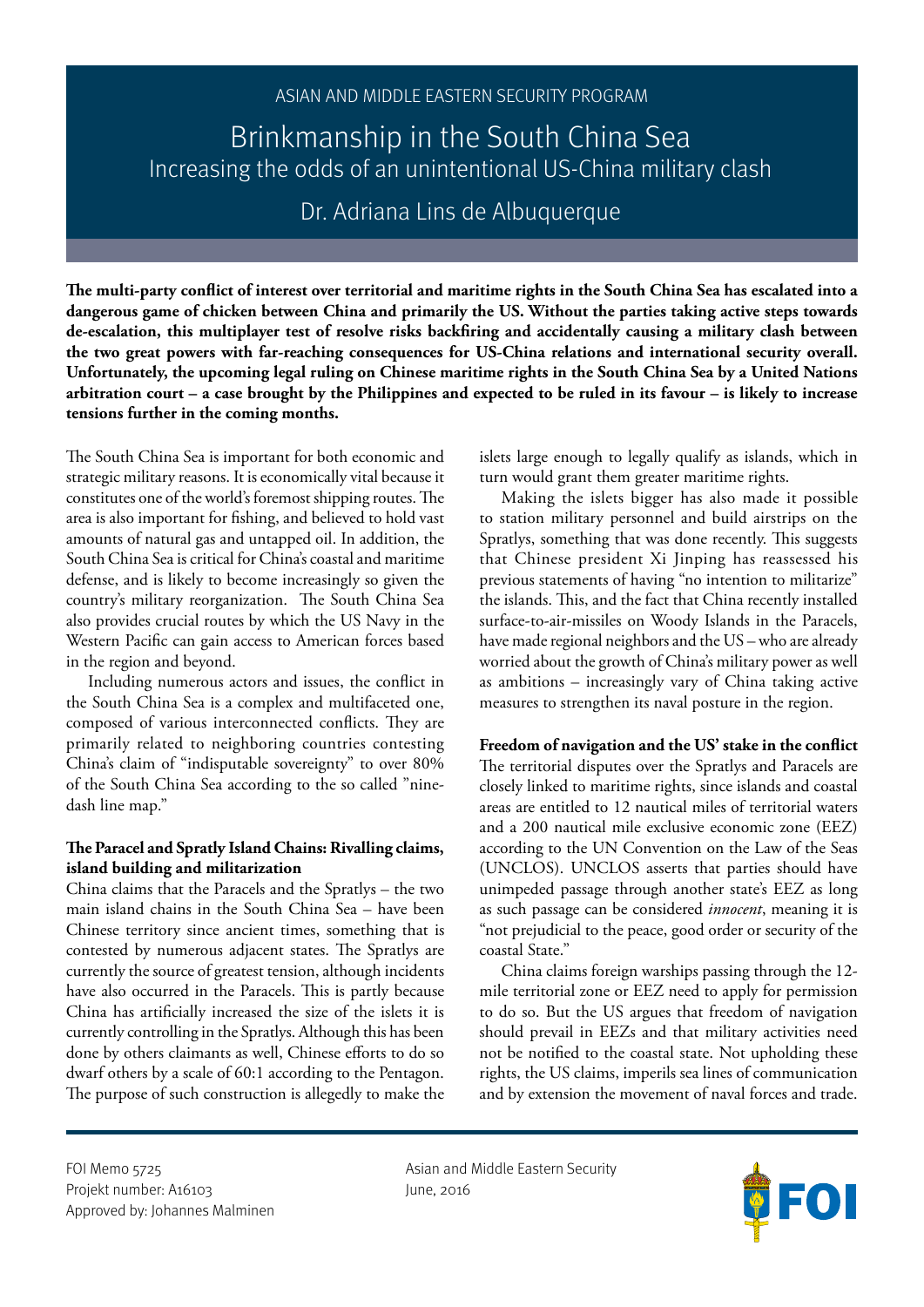

Interestingly, whereas China has ratified UNCLOS, the US has not.

Worry about the Chinese encroaching on right of passage through the South China Sea has caused the US to take active measures by signaling that it does not accept China's claims. This has been demonstrated most directly by having warships pass close to islands claimed by China in what the Pentagon calls "freedom-of-navigationoperations."

### **Crisis escalation during May 2016**

Earlier in May, the US conducted its third freedom-ofnavigation-operation only this year by having a guided missile destroyer pass close to one of China's artificially constructed islets in the Spratlys. This marks a drastic increase in frequency given the hiatus in the last three years, implying this is not just business-as-usual in the South China Sea. Rather than viewing these US warships as exercising rights of innocent passage according to UNCLOS, China considers such operations illegal and in breach of its sovereignty. Later in May, the Pentagon reported two Chinese fighter jets flying within 50 feet of an American surveillance plane flying over the South China Sea. Both parties upping the ante in this manner suggest that the conflict in the South China Sea has evolved into a dangerous game of chicken. Who will be the first to flinch?

#### **Brinkmanship driven by the security dilemma?**

These examples of brinkmanship may not only be a symptom of the larger geopolitical rivalry between the US and China, but also what international relations theory refer to as a *security dilemma*.

China's actions in the South China Sea and elsewhere may be seen as evidence of its revisionist ambitions by neighboring states and the US, causing them to worry about their own security and take steps to strengthen it. But the steps they take to do so – examples include the US and Japan deepening their military alliance, the US signing a defense cooperation deal with the Philippines, and spending \$250 million to assist the Philippines, Malaysia, Vietnam, Indonesia and Japan in building up their naval capabilities – are likely to be perceived as threatening to China. This in turn may cause China to take further steps to

increase its own security by enhancing its military capability and standing firm with regards to issues of territory and maritime rights in the South China Sea. If this logic is indeed at play, the crisis is likely to continue to escalate, thus increasing the odds of an unintended military clash that neither China nor the US want.

However, if this situation is not driven by the logic of a security dilemma, it is also possible that the steps taken by the US and its allies may deter China from further action, which is most likely what the parties are hoping for.

The uncertainty about whether deterrence may work or whether it will actually increase the odds of China taking measures to strengthen its own security by additional militarization and brinkmanship is what makes the situation so worrisome from a security standpoint.

#### **How does the impending court ruling play in?**

The Philippines has taken its conflict of interest with China to the Permanent Court of Arbitration in The Hague, which is expected to rule on numerous related claims, the most important, however, being the validity of China's nine-dash-line. The verdict will come sometime this summer and it is widely expected that the court will rule in favor of the Philippines. But given that the court has no powers of enforcement and that China has made it clear that it will not cooperate with its findings, it is unclear what the repercussions of such a ruling will actually entail. Nevertheless, there are two potential contingencies that are more likely to unfold following a verdict in favor of the Philippines.

First, a ruling in favor of the Philippines may provide an impetus for the US to seek to actively implement the principle of free passage in areas of the South China Sea considered to be within the Chinese EEZ, thereby directly challenging China. Such a scenario has the potential of resulting in a naval stand-off between American and Chinese naval vessels that may inadvertently escalate to a more serious military situation. What makes such a game of chicken dangerous is that both the US and China may have strategic reasons for wanting to stand firm and appear resolved, thus increasing the risks of a potential military clash despite the danger entailed in such a development.